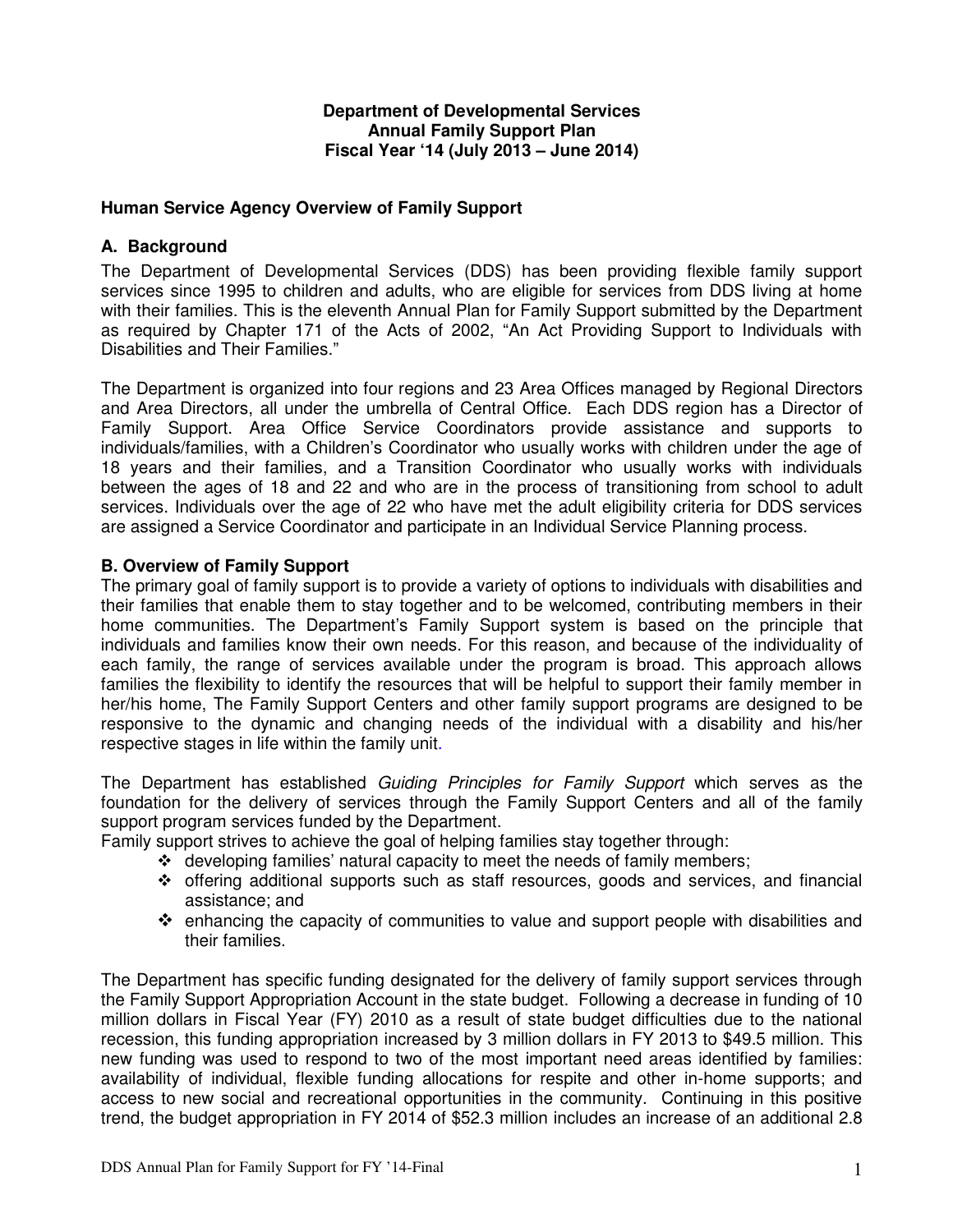million dollars. Of this total appropriation, approximately \$41-42 million is for specific family support services and the remainder for other community support services. This increase in funding will enable the Department to provide important direct resources to support and assist families in their caregiving roles. The array of family support services provided with this funding is described in more detail in Section III, Family Support Resources and Funding.

## **C. Process for obtaining substantial input from families on current family support services**

The Department uses both formal and informal approaches to seek input from families and individuals with intellectual disabilities in order to help assess the Department's current system of family support services, and to obtain input on policy development and future directions.

In April 2013, "Moving Forward in Enhancing Supports for Families: An Action Plan for Family Support" was completed. This Plan is the next phase in the Department's family support strategic planning process and reflects the recommendations and proposed goals and action steps identified by workgroups that were convened to explore six major areas of focus for development and improvement that had been identified through this planning process and highlighted in the report " $\ln$ Their Own Words: The Need for Family Support Services."

In terms of background and as described in the last Annual Plan for Family Support, in the fall of 2011 the Department, in partnership with the Statewide Family Support Council, Citizen Advisory Boards and other stakeholders, implemented a strategic planning process to seek input and information from families and other stakeholders to help set the course for the future of Family Support Services. This was initiated as part of a renewed emphasis on the importance of supporting families caring for a family member at home due to the recognition that we are at an important juncture: there are more and more children and adults with intellectual and developmental disabilities living at home with their families resulting in a greater demand for family support services, while at the same time funding for this service has decreased in recent years. The report "In Their Own Words: The Need for Family Support Services" was developed based on input from more than 1300 families and was a 'call to action' to help families meet the demands of caregiving across the lifespan. The important supports needed by caregivers and the benefits and cost-effectiveness of family support were identified. Currently there are more than 20,000 families in Massachusetts caring for a child or adult family member at home. Family Support is 75% to 80% less expensive than outof-home placement.

Workgroups comprised of Family Support Council members, family members, family support providers, and DDS staff were established and met this past year to explore the six key areas of focus identified and to propose recommendations and short and long-term action steps for implementation. The Workgroup reports were summarized and integrated in the plan "Moving" Forward in Enhancing Supports for Families: An Action Plan for Family Support." The six focus areas are:

- 1) Improving communication about the Chapter 688 process and transition planning;
- 2) Expanding social activities and connections in the community, including opportunities to form relationships that may lead to friendships;
- 3) Providing resources for families regarding planning for their family member's future across the lifespan;
- 4) Developing a sufficient cadre of qualified staff to provide supports to families and mechanisms for identifying staff, such as an on-line directory;
- 5) Developing a comprehensive approach to community education and building local partnerships; and
- 6) Expanding access to information, resources and supports for families and improving communication methods through technology.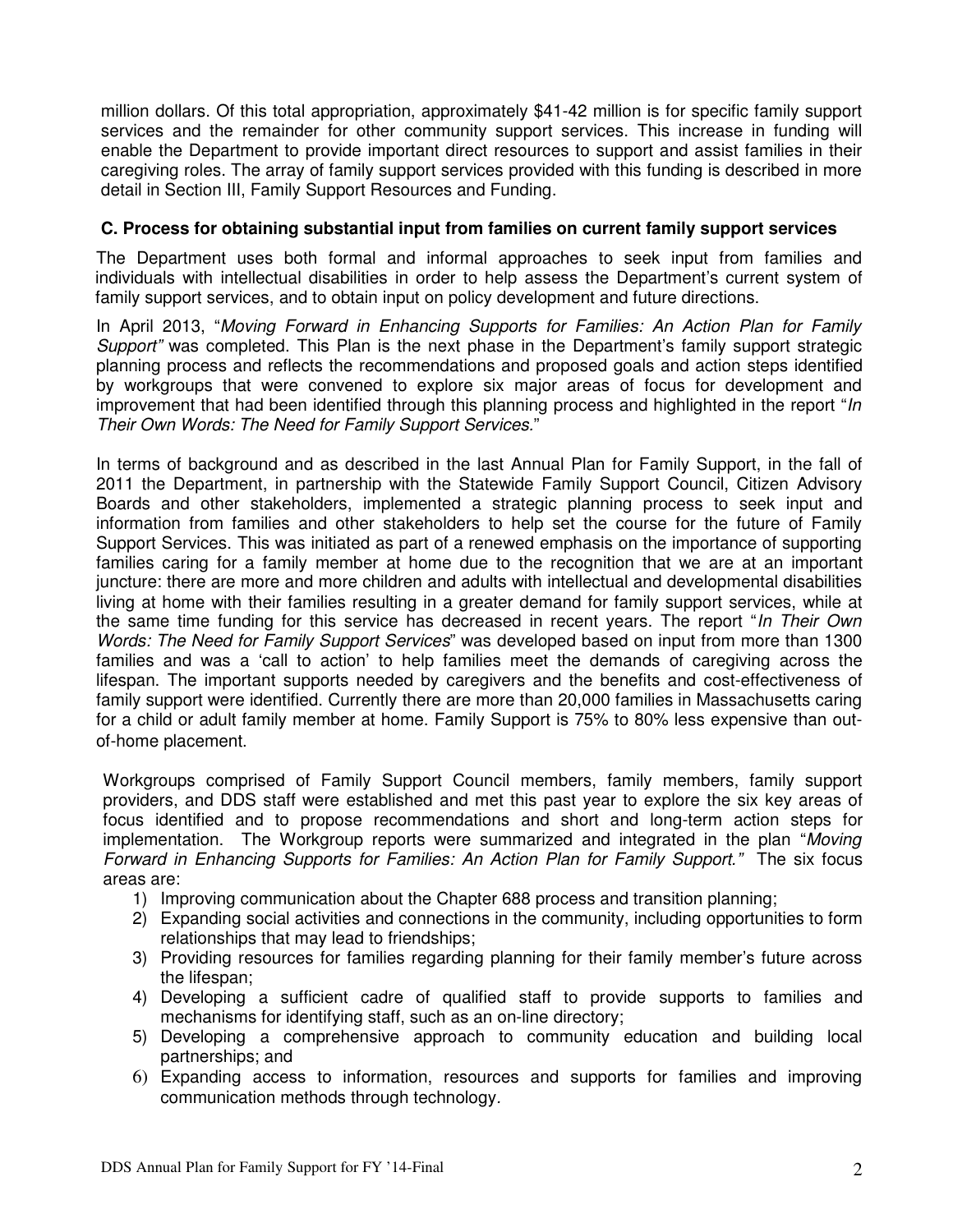The recommendations, goals and action steps in this Action Plan cluster into four major areas: 1) Information/Resources and Material Development; 2) Training; 3) Increased coordination and consistency in service delivery and practice; and 4) Expansion and enhancement of services in specific areas. A comprehensive and detailed work plan that sets specific timelines and responsibilities for implementation of these goals and activities across the next several years (2013- 2016) is being developed and will serve as the major focus of activity and development. Workgroups will continue to meet to work on implementation of specific goals and action steps outlined in this Plan and periodic updates will be provided. Family member involvement and participation will continue to be central to this work.

A full copy of the plan "Moving Forward in Enhancing Supports for Families: An Action Plan for Family Support," and the report, "In Their Own Words: The Need for Family Support Services" are available on the DDS website at: www.mass.gov/dds.

Listed below are several of the ongoing and central ways the Department obtains feedback and input from families and other stakeholders.

The Department's **Statewide Family Support Counci**l, comprised of 16 parents from across the state who have children and adult family members with disabilities living at home with them, provides an important and ongoing vehicle to provide input and consultation to the Commissioner on family support services, practices, policies, and needs. The Council meets four times a year and conference calls are scheduled at other times to discuss emerging topics and issues. Council members have been an integral part of the family support strategic planning process, have been active participants in the Workgroups described above, and will continue to have an important role in assisting the Department, along with other stakeholders, in the implementation of the specific recommendations and action steps designed to build a more comprehensive, coordinated and responsive system of supports.

There is regular information-sharing, discussion, and solicitation of input from the Department's **Statewide Advisory Council (SAC)** and the regional and area office **Citizen Advisory Boards (CABs).** These advisory groups play an important role in helping to inform and educate the public and other decision-makers about the needs of individuals and families and the importance of and benefits of the flexible services and supports that are provided.

The Commissioner and other Department leadership staff meet regularly with other representatives of family and individual advocacy organizations to seek input and obtain feedback on services and future directions. This includes representation from the Arc of Massachusetts, Massachusetts Families Organizing for Change (MFOFC), Advocates for Autism in Massachusetts (AFAM), Massachusetts Advocates Standing Strong (MASS), and the Developmental Disabilities Council. Monthly meetings are also held with the leadership of the Association of Developmental Disability Providers (ADDP). Of particular note this past year was the active participation of leadership staff in the work of the Autism Commission that led to the development of the Massachusetts Autism Commission Report in March 2013.

#### **D. Focus Areas: Review of Activities and Accomplishments in FY 2013 and Proposed Initiatives for FY 2014.**

The following section provides brief highlights of ongoing efforts as well as new activities the Department has undertaken this past year, and includes where relevant, initiatives for development in the upcoming fiscal year.

#### **I.Family Empowerment**

What is the agency currently doing to promote or enhance family input or direction in the development of agency policies and procedures, program development, and evaluation of services?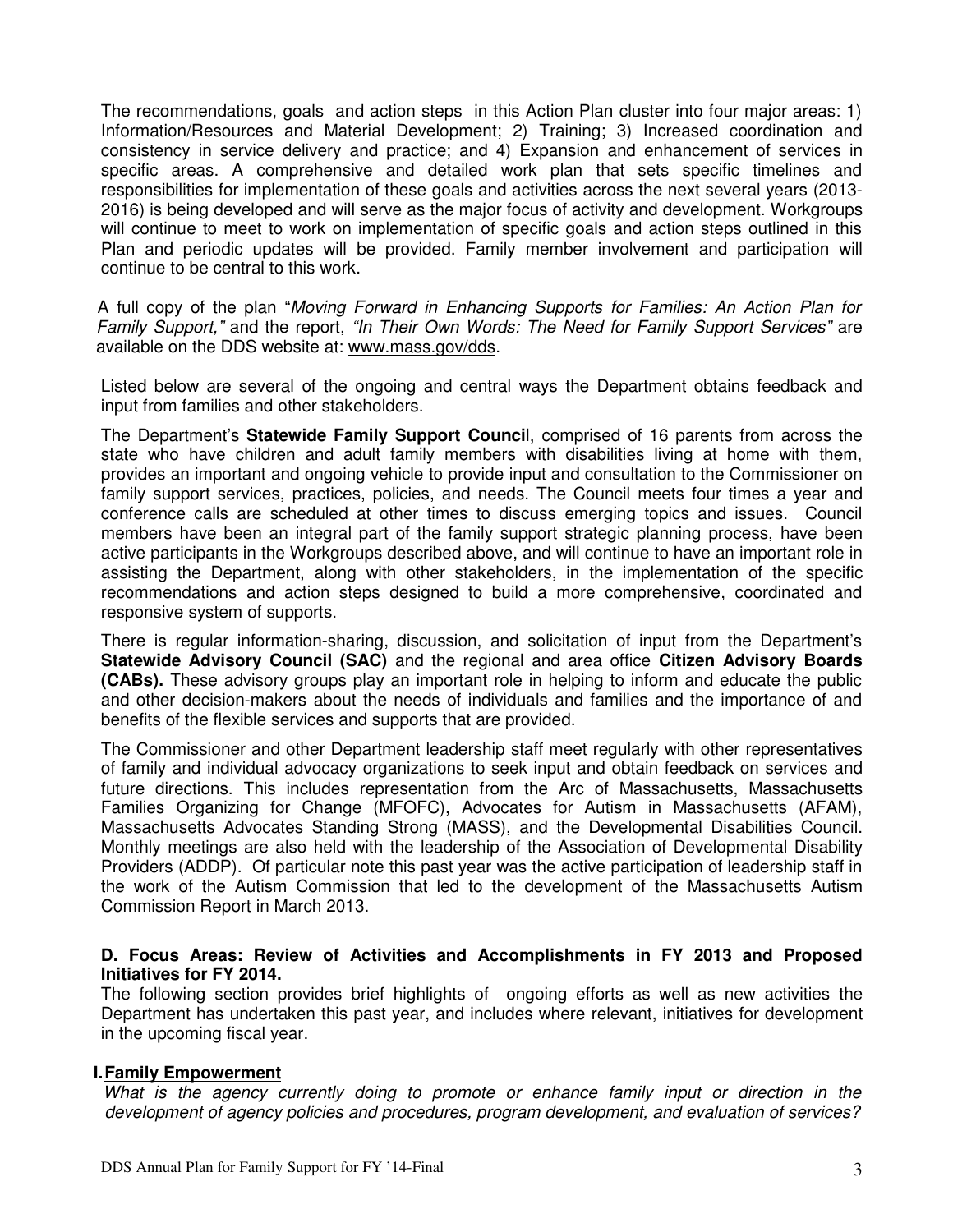The Department seeks input from individuals and families about agency services and new directions both formally and informally through a variety of organized groups and mechanisms.

Family member participation and leadership is central to the Department's strategic family support planning process and the development and implementation of the **Action Plan for Family Support**. The Department sought input from family organizations and other stakeholders in the development of the renewal applications for the **Home and Community Based Waiver Programs for Adults** that were approved at the end of June, 2013. Changes were made to the array of service options available in each of the three Waiver programs to be more responsive to the support needs of families with an adult family member living at home.

As also noted previously, the new family support funding in FY '13 was spent in direct response to the services identified as most important by families, specifically for individual flexible funding allocations and to expand social and recreation opportunities in the community. Leadership staff in the Department sought initial input from the Family Support Council about funding priorities and the best ways to allocate the new funding in the FY '14 family support account. Department staff participate in various meetings about family support services throughout the year with family members and staff for input on what is working well and to identify areas for further development. Input provided about the DESE/DDS Program resulted in some adjustments to the program for the upcoming year.

Family members are integral participants in a **Family Support Implementation Work Group** that provides input on the services, processes, and reporting mechanisms that support implementation of the Family Support Centers and other Family Support programs to help ensure services are family driven and responsive.

Individuals with disabilities and family members are members of the Department's **Statewide Quality Council** to assist in reviewing evaluation data and information about the quality of services provided, and to identify areas for development as part of a continuous quality improvement process.

How will agencies change how they are currently doing business to make their agency and services more family-friendly and provide opportunities for families and individuals to have greater input and influence?

All of the Department's family support services are based on the principles that individuals and their families are recognized as primary decision makers about their lives and supports, and options need to be flexible to be responsive to the unique needs, strengths and cultural values of families.

- The Department's Home and Community Based Waiver Programs for adults provide enhanced opportunities for individual and family empowerment, through increased choice in service providers, choice of service delivery method, and portability of services. Information and education will continue to be provided to individuals and families so they are aware of the options available and support them to exercise their rights and choices.
- The Waiver programs expand opportunities for individuals and families to engage in selfdirection of services through two different approaches, the Agency With Choice model or through use of the contracted Fiscal Management Service, Public Partnerships Limited (PPL). In FY '14, several programmatic changes will be made to the Agency With Choice program, a co-employment model of service delivery, to foster increased utilization of this approach. This supports the Department's goal of developing ways to foster selfdetermination and use of self-directed service options. Ongoing education, support, and development of consumer-friendly informational materials will be provided to ensure individuals and families are aware of the opportunities available.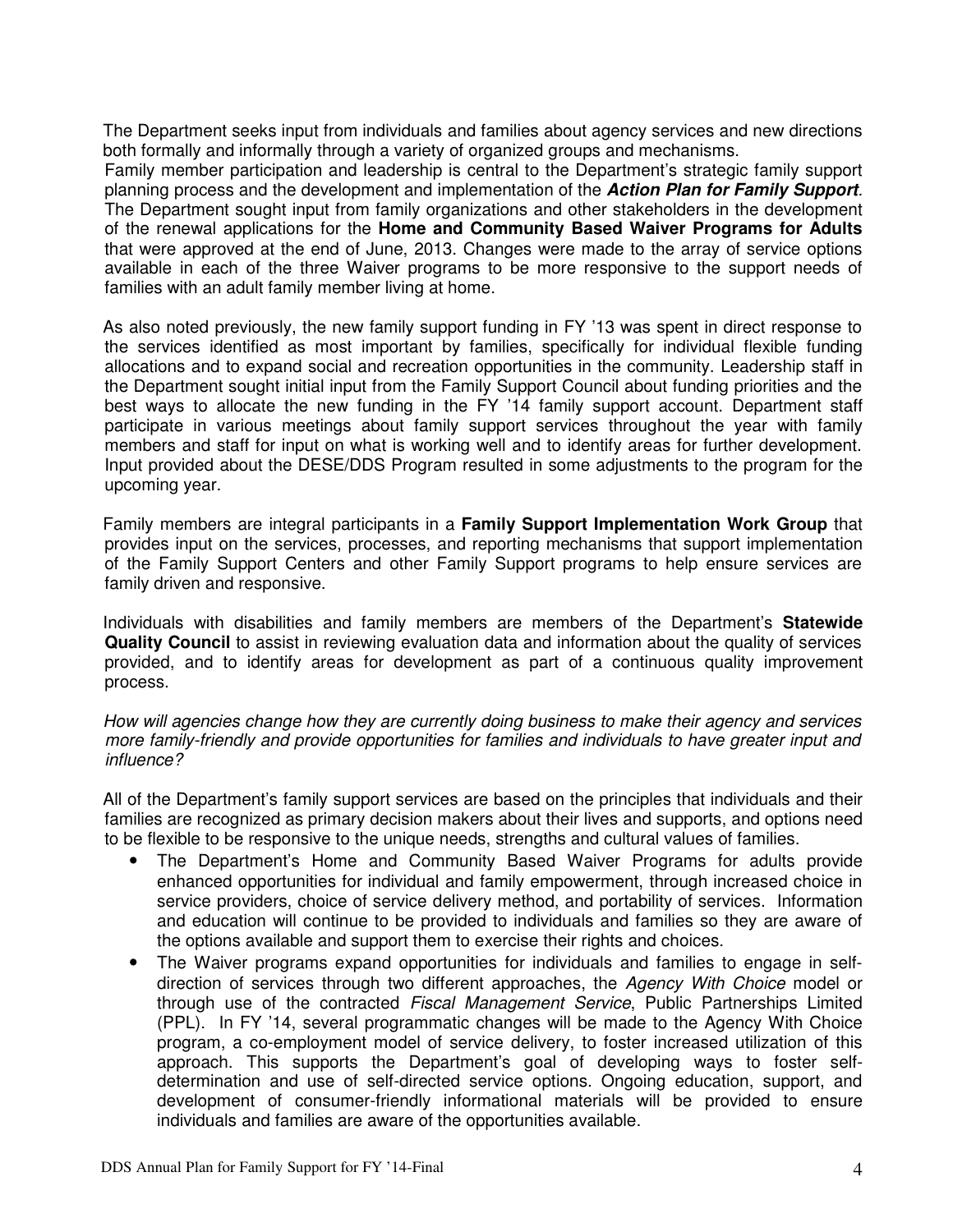• The Autism Waiver Program for Children is based on a participant-directed model of services.

## **II. Family Leadership**

What training opportunities does the agency currently offer to families/individuals that would enhance their repertoire of skills?

The Department provides funding for five regional Family Leadership programs designed to provide education, leadership training and mentoring for families of children and adults with disabilities living at home in the community. This training and mentoring is developed and provided by families who have a family member with a disability, which is a key feature of these programs. One primary vehicle for family leadership development is the sponsorship of a **Family Leadership Series**, which occurs across 6-8 days over a several month period. This past year three regional Leadership Series were held providing leadership development to approximately 75 families. Graduates of this Series frequently move into new leadership roles in a variety of capacities. Examples of other opportunities offered this past year include a conference in the fall of 2012 for families on different housing and support options for adults with intellectual and developmental disabilities that reached approximately 350 families, and a training series called "A Full Life Ahead" that offers monthly seminars for families on topics related to transition planning, housing, and friendships.

Several self-determination forums, "Steering One's Ship," were sponsored this past year in partnership with DDS, the Family Leadership projects, and providers, reaching more than 140 families and individuals. These forums provided individuals with disabilities and their families the chance to learn about self-determination, and the many ways individuals and families can self-direct their services and supports.

The Department's Family Support Centers and Autism Support Centers provide an array of educational events and trainings on relevant topics of interest to families of both children and adults, and are required to offer a minimum of six training events per year. Leadership development is also promoted through the Centers by facilitating parent networking and mentoring, sponsoring parent support groups and one-to-one parent connections, grandparent support groups, and sibling support opportunities.

#### What new ideas or proposals would the agency initiate to give families/individuals more opportunities to develop and/or exercise their leadership skills?

Families have opportunities to further develop and/or exercise their leadership skills as members of the Department's Statewide Advisory Council and twenty-three Citizen Advisory Boards, through participation in the DDS funded Family Leadership Projects, as well as through the Family Support and Autism Support Centers which are expected to actively engage families and seek their consultation to identify interests and needs in developing activities and the array of service options they will offer.

Individuals with intellectual disabilities and family members play an important role in making presentations as part of the Department's orientation and training for new staff which reaches both departmental and provider staff. Sharing information about their experiences, perspectives, and what is most supportive and helpful to them, provides both a positive learning experience for staff and a way for individual and families to expand their own repertoire of skills.

Peer Support and Family Training, two services available through the Department's Home and Community-Based Waiver Programs, provide interested and qualified individuals and families the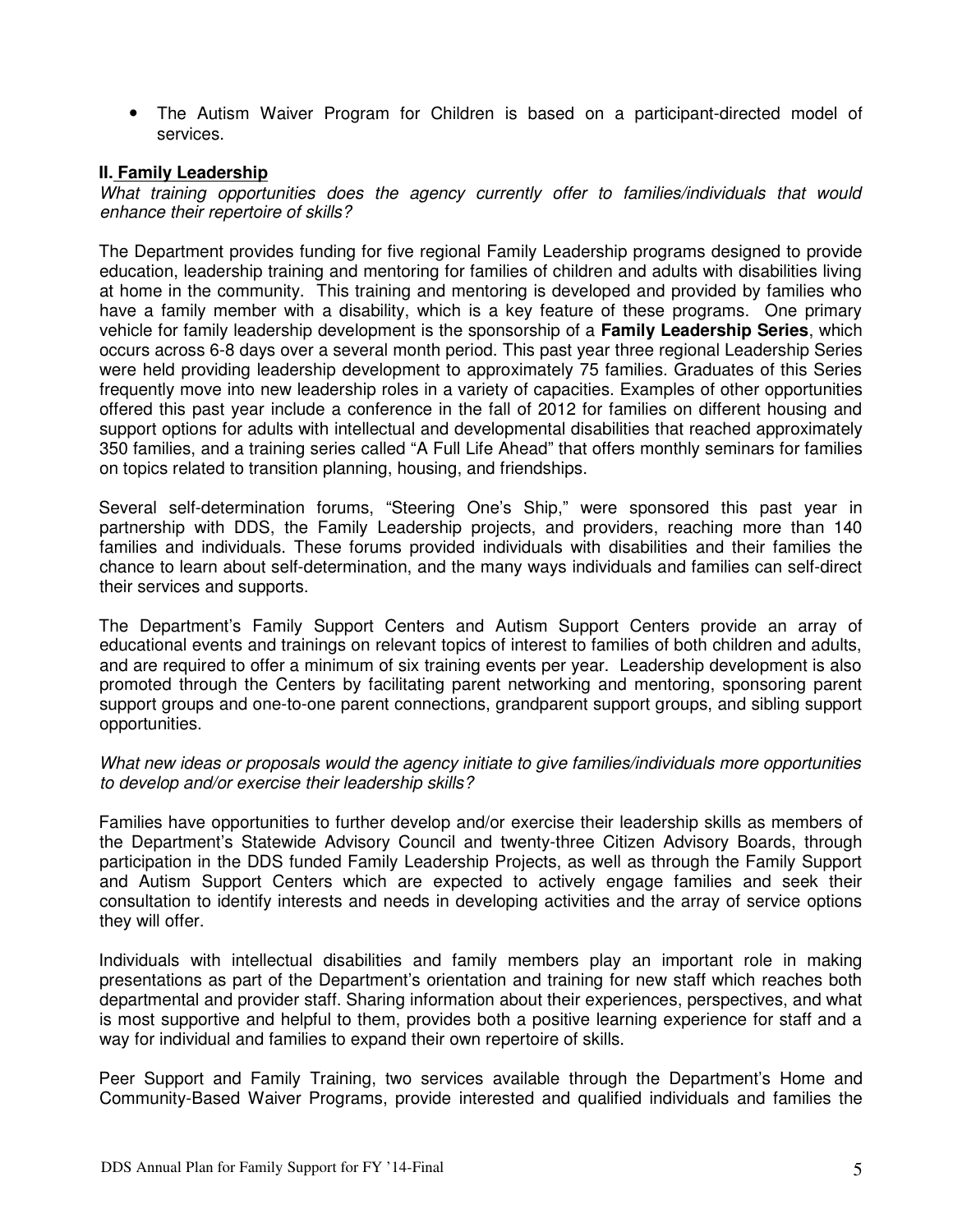opportunity to provide training and mentoring to others, as well as provide learning opportunities for self-advocates and families who want to enhance their own leadership skills.

## **III. Family Support Resources and Funding**

What are the current resources/funding that the agency allocates to family support? What are ways that the agency provides flexible funding to families that allow them to customize their services?

DDS provides funding for **Family Support Centers** which are designed to establish a local community presence and act as a hub for offering a wide range of general family support services and activities to families of children and adults eligible for DDS services. Centers are expected to develop strong local affiliations and partnerships with other state and community agencies, to become experts in generic resources and services, and work to maximize natural supports. Services provided include: information and referral, support groups, family trainings, parent networking and mentoring, facilitation of social/recreational events, among other activities. Centers also provide Service Navigation that includes comprehensive and individualized information, guidance, and support to families to address their needs, connect them to potential resources, assist with problem-solving and help them navigate the service system. Centers administer flexible funding/stipends to families who are prioritized to receive an individual allocation which can be used flexibly by families to purchase allowable services and goods as defined in the Department's updated Addendum to the Family Support Guidelines and Procedures. There are 34 Centers funded across the State with funding totaling approximately 7.5 million dollars.

**Cultural/Linguistic-Specific Family Support Centers** are designed to respond to the unique needs of specific cultural and linguistic family groups in specified areas or regions of the State. English is not the primary language for many of these families, and as a result face linguistic barriers in accessing services and require more individualized and specialized assistance to learn about and access the service system. These Centers offer a similar array of services as the Family Support Centers described above. There are nine Cultural/Linguistic-Specific Family Support Centers with funding totaling approximately 1 million dollars.

**Autism Support Centers** provide an array of information and referral services, resources, and supports to children and young adults with autism spectrum disorders. The array of services and supports includes information and referral, family clinics, support groups, access to the latest information on autism, family trainings, parent networking and mentoring, and social/recreational events, among other activities. There are five large and two small regional autism support centers funded at approximately 1.6 million dollars.

**The Intensive Flexible Family Supports (IFFS) Programs** are designed to help families who are experiencing severe stress which can lead to the child being at-risk of an out-of-home placement. Intensive case management services are provided to help families integrate the variety of available resources to support their family member in crisis, and flexible funding to purchase additional supports or goods. Annually, about 550 children between the ages of 3-18 and their families receive services through these 19 regional and area based programs across the state funded at approximately 2 million dollars.

**The Medically Complex Programs** support families who are caring for children/young adults up to the age of 25, with significant cognitive, physical, and complex health care needs who are living at home. Intensive medical wrap-around case management services are provided that help families integrate the variety of resources and supports they are receiving and offers flexible funding/stipends to assist the family in the purchase of additional supports and goods not covered by health insurance. This program complements and is supplemental to other MassHealth, State plan and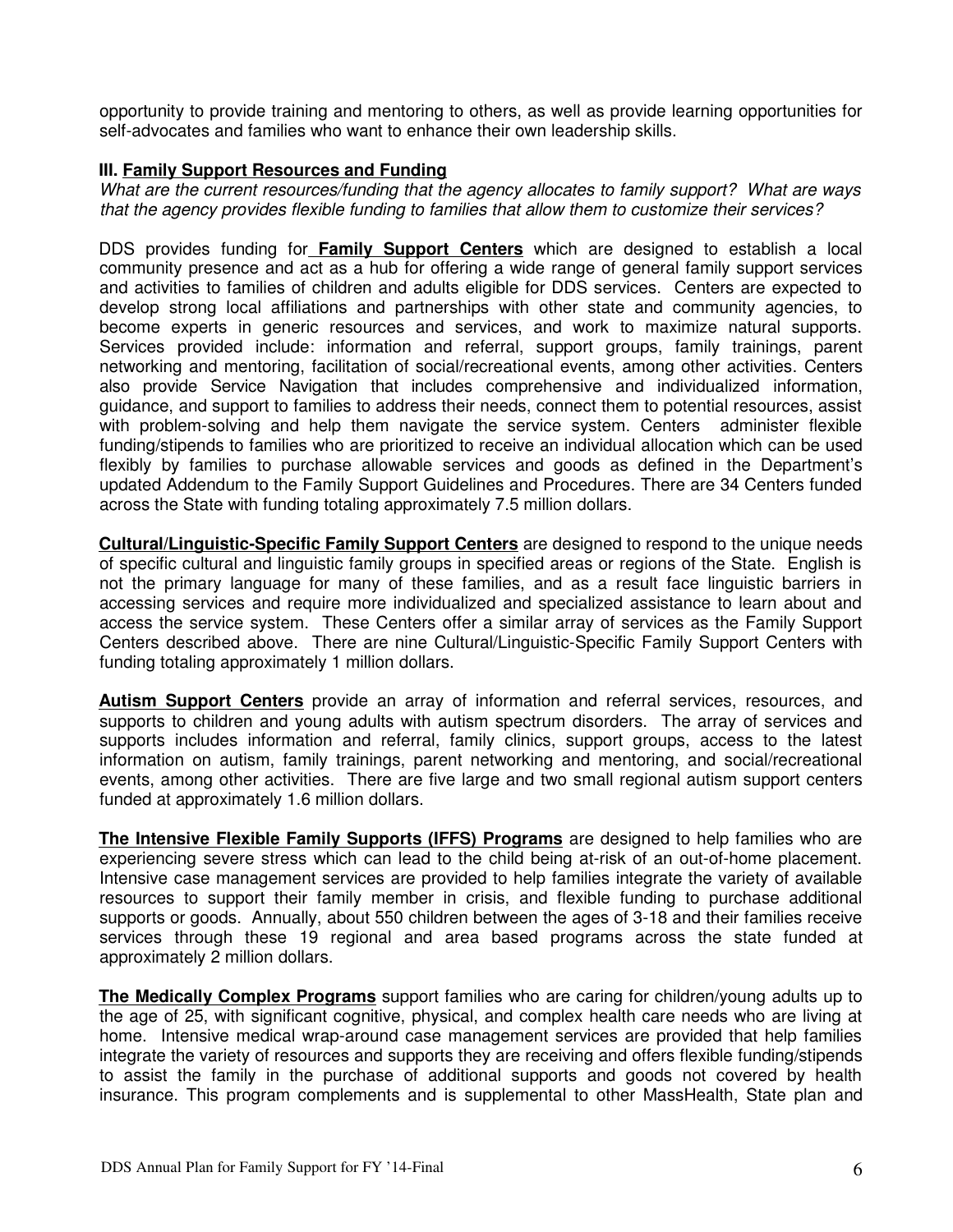third party insurers. Annually, these programs provide services to about 275-325 individuals and their families. These five regionally based programs are funded in total at approximately \$600,000.

There are two **Planned Facility Based Respite Programs for Children** that offer planned, out-ofhome respite services for children in the Central/West and Metro regions to provide short-term temporary relief for families, and includes overnight, weekend, and/or vacation stays. Individuals are provided with a variety of recreational, social, cultural and/or educational activities during their stay. On average, 115 children and their families are able to utilize this service annually and the total funding amount is approximately \$200,000.

**Family Leadership Development Programs** provide education, mentoring and support to families. A major focus is a comprehensive and intensive family leadership series which provides information and education about "best practices" and helps families gain knowledge about policy making at the local and state level to assist them in assuming leadership roles in their local community and the disability community. There are five regionally based Family Leadership Programs funded for a total of approximately \$275,000.

 **The Autism Division** at DDS received \$4.9 million dollars in FY '13 to provide services and supports to children with autism. The Medicaid Home and Community-Based Services Autism Waiver Program served close to 200 children under the age of 9 over the course of the past fiscal year. The community-based activities offered by the Autism Support Centers reached at least 2000 families from across the Commonwealth during the past fiscal year. The Autism Division also helps fund a specialty community program designed to train first responders called the Autism and Law Enforcement Education Coalition (ALEC}. The program remains a successful initiative and this past year was featured on a national news program that highlighted the merits of this important training initiative.

**The Department of Elementary and Secondary Education & Department of Developmental Services Community Residential Education Program (DESE/DDS)** is a successful collaborative initiative designed to provide supplemental supports to children/young adults determined to need services to prevent a more restrictive educational or out of home residential placement, or to assist families whose children are coming out of a residential placement. The intent of the program is to increase family capacity to support their child in the home and community, as well as to provide an individualized plan of supports that promotes skill building, independence, and social integration across the spectrum of the child's home, school and community.

In FY' 13 this program continued to be funded at \$6.5 million and provided services to a total of 520 individuals. This included 30 new participants and thus ended the long waiting list for the Program that existed for several years. An open interest period was held this past spring that generated over 600 forms from families interested in applying for the DESE/DDS Program. The intent is to serve 100 new participants in FY '14, based on capacity made available from individuals who turned 22 and transitioned to adult services, and others who left the program for other reasons.

The increased funding of \$3 million dollars in the family support appropriation account for FY '13 was used primarily to offer individual flexible funding/stipends to families in need, and provided support for the development and expansion of social and recreational opportunities, two of the most important need areas identified by families. With this new funding:

- Approximately 1700 individuals/families received flexible funding allocations for respite or other in-home or community supports (approximately 78 % of the families newly received funding, and 22% received additional funding).
- More than 2000 individuals benefited from participation in about 150 new or expanded social and recreational programs and initiatives. These programs encompass a wide variety of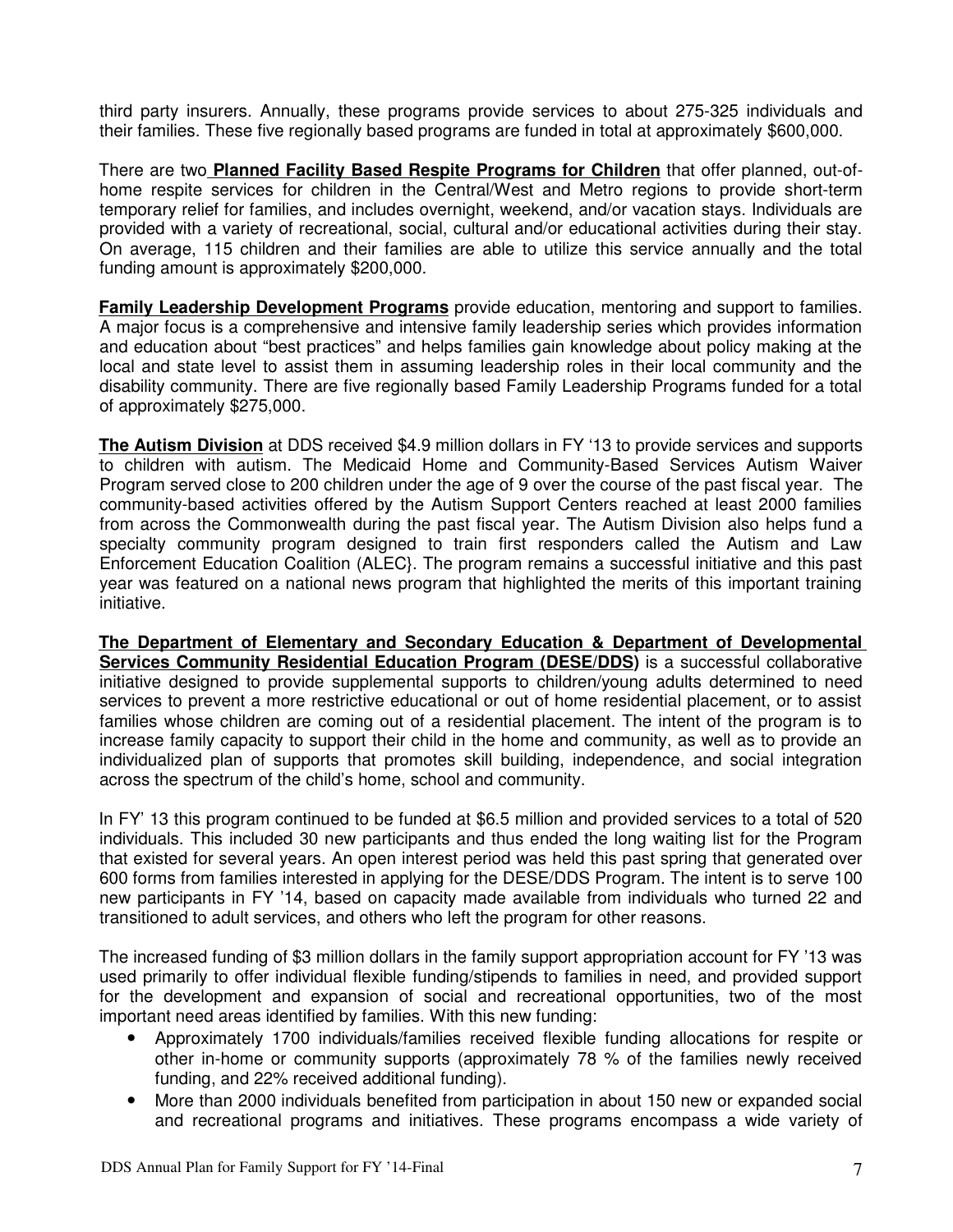opportunities including vacation programs, activity clubs, karate and zumba classes, family community fun days, music therapy, sibling support activities, after-school programs, social skill classes, and drama and theater groups, etc.

Additionally, a new **Medical Respite Home** in Southeastern, MA for adults with complex medical, physical and developmental needs who require 24 hour, specialized nursing care was opened in 2012 and has continued to evolve, and now includes transportation, a variety of community-based activities, and other supports to assist individuals and families in using this service. Approximately 25 individuals and their families have been able to use this resource multiple times for extended stays, providing important relief and respite for families and a new experience for these adults.

## **IV. Accessing Services and Supports**

What are current examples of ways the agency is educating families on how to access services in a timely and effective manner? What are some illustrations of different services and resources which promote good access to information and referral?

The DDS funded Family Support and Autism Support Centers provide timely Information and Referral services to families of children and adults within their geographic area. This includes assisting families to identify resources and service options available in their local communities, to learn about other financial and/or state services for which families may be eligible, and to provide guidance on how to navigate the service system. They use a variety of approaches to disseminate information to families, including email, list-serves, web-sites, on-line newsletters and training calendars, webinars, and social media, as well as create and maintain a "library" of resources. These Centers engage in a variety of outreach activities to connect with families in different venues who may benefit from their information and resource services

Families are sent a 'welcome flier' with information about the Family Support Centers in their area at the time their son or daughter is found eligible for services. This notice is made available in multiple languages to be responsive to families for whom English is not their primary language.

A 'Statewide Family Support Directory' is available to help families find the Family Support Center and other family support programs in their area to promote easier access to this information and referral resource. The Directory is widely disseminated through DDS, service providers, and is posted on the Department's website.

The Department has funded "The Real Friends Project" to assist in expanding opportunities for friendships and community participation through training and the development and distribution of information and resources. Additionally, the Central/West Region organized a successful 'Social/Recreational Resource Fair from A-Z' designed to inform families about the variety of options and opportunities from A (arts) to Z (zumba) in their local communities. The event, which could be replicated in other regions, attracted more than 200 families of children and adult family members of all ages, and was a partnership among many human service and generic recreational providers and Family TIES (Department of Public Health).

The Department sponsored multiple training events this past year for family support programs and DDS staff, all designed to promote capacity-building to enhance the supports and services provided to families. These events provided opportunities for staff to share information, promising practices, and new initiatives in specific topical areas, and fostered a chance for networking. More than 450 staff participated in these events. A statewide Family Support event with about 200 participants focused on the theme of building community partnerships and collaboration. Information and presentations on many interesting and exciting initiatives with different community agencies and partners that expand access to different opportunities and resources for individuals and families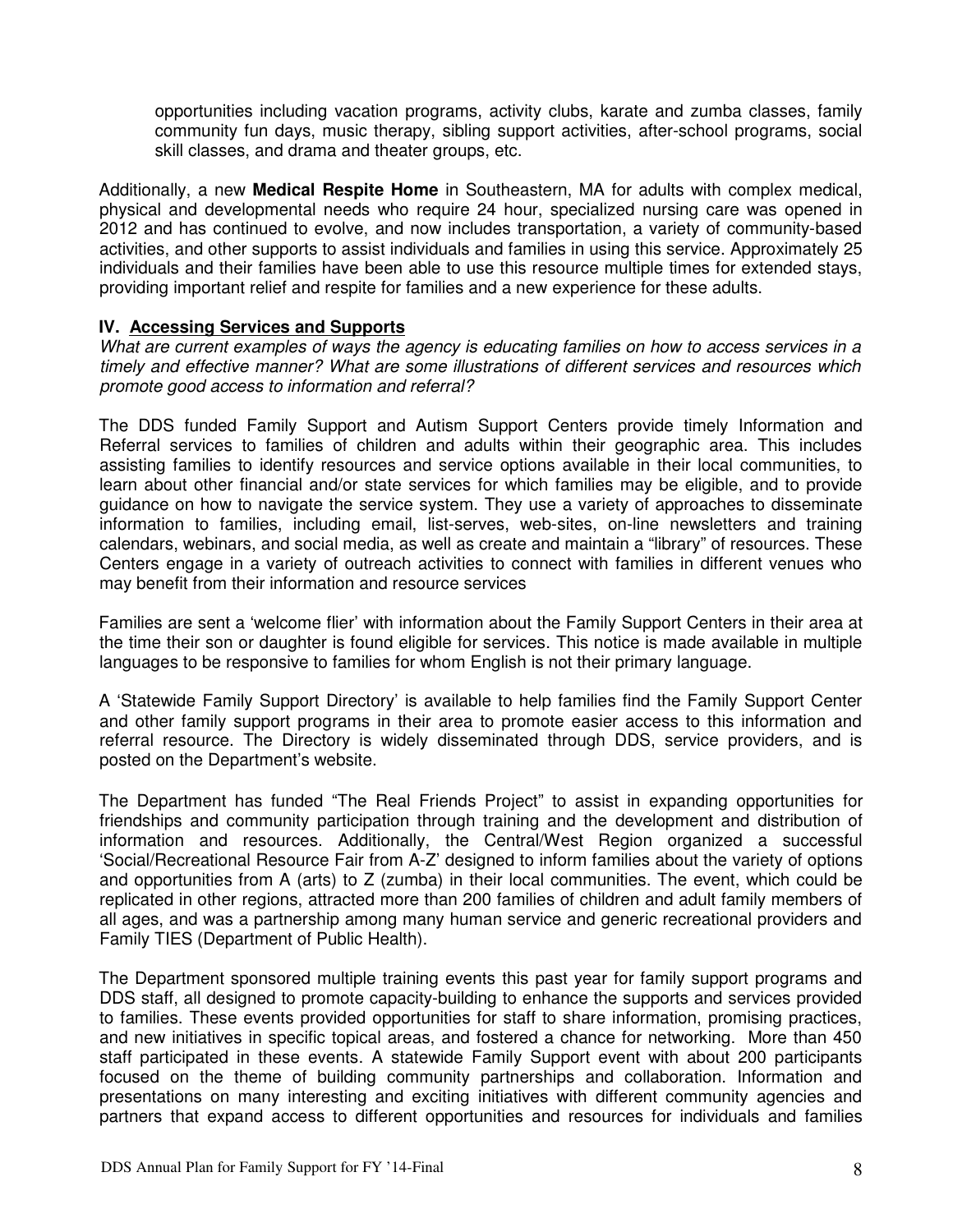were shared. The training event with the Medically Complex Family Support Program staff and DDS Transition Coordinators, focused on sharing experiences, information, and strategies to improve the transition process and the opportunities for young adults with complex medical challenges and their families. An event with the Intensive Flexible Family Support Programs focused on providing information and strategies about various planning and assessment approaches and tools that facilitate the engagement and empowerment of families.

The Department provides funding to help support the Autism Insurance Resource Center at New England INDEX which provides information, training and consultation about the Massachusetts Autism Insurance Law (aka ARICA). The Department also helps disseminate information about this resource to families and staff through multiple strategies.

Publications and informational materials are posted on the Department's web-site to help families learn more about services and how to access them. Examples include a guide on transition from school to adult life, "The Road Forward," "School Days to Pay Days: An Employment Planning Guide for Families of Young Adults with Intellectual Disabilities," resources related to the Department's Home and Community Based Waiver programs, and semi-annual newsletters developed by the Office of Quality Management called, "Living Well."

### What new initiative(s) will the agency undertake to promote good local access to information and resources?

- All Area Offices sponsor informational and training forums for families on transition to adult services to help families better understand the process and learn about adult service options and service providers. The guide "The Road Forward" is being updated and new copies will be available in the fall of 2013.
- The Department will be funding for the second year the "Real Friends Project" with Arc Massachusetts that is designed to help provide information and resources to assist individuals and families to access social and recreational opportunities in their local communities. Project staff provide training statewide to families and interested staff about resources and strategies to foster the development of friendships, with a specific emphasis on fostering friendships between individuals with and without disabilities. In addition, the project has awarded six mini-grants across the state to be implemented this fiscal year to demonstrate creative approaches that support the development of relationships between people with and without developmental/intellectual disabilities.This project was developed in response to the feedback and concerns raised at the family forums held as part of the Department's family support planning process related to the social isolation of their children, and the challenges individuals face in developing real and lasting friendships.
- The Department will continue to expand use of our website as a vehicle for sharing resource information with individuals and their families, and to work to make it more user-friendly and easier to navigate.

## **V. Culturally Competent Outreach & Support**

What are the current activities or services that the agency offers that ensure culturally appropriate access and supports to ethnically, culturally, and linguistically diverse families and individuals?

The Cultural/Linguistic-Specific Family Support Centers provide bi-lingual and bi-cultural assistance to identified groups of families for whom English is not their primary language. They are expected to provide broad outreach and are frequently called upon by other organizations to help provide interpretation and translation assistance to families. These Centers primarily provide services to families who speak Spanish, Chinese, Vietnamese, Khmer, Russian, Haitian Creole, Portuguese,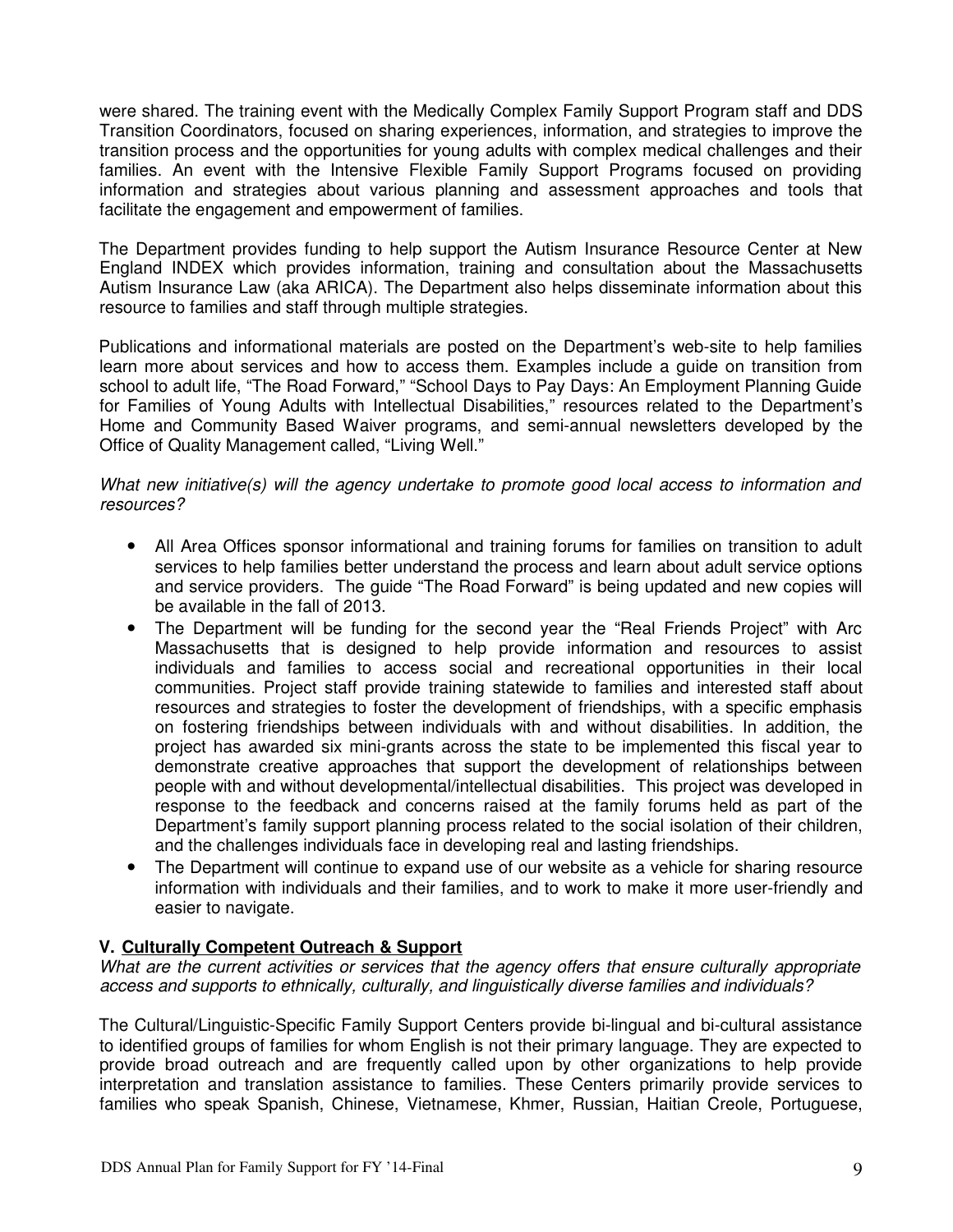and Cape Verdean Creole. In addition, all Family Support Centers and providers are expected to develop resources and capacity to do outreach and be responsive to the diverse cultural and linguistic communities in the geographic area in which they are providing services.

There are an increasing number of children and families from a variety of diverse cultural and linguistic communities who receive services through the Autism Waiver Program. Interpreter services are provided as an integral part of these program services.

The Department makes available translated informational materials and letters for individuals and families in multiple languages. Positive working relationships have been established with several entities that provide interpretation and translation services and they have developed a good understanding of disability terminology and concepts that leads to providing more culturally relevant and responsive information.

A variety of training opportunities are offered for family support and DDS staff focused on increased understanding of families from diverse communities and to learn more about resources and strategies to provide culturally respectful and responsive services. A statewide training was held on supporting immigrant families with a member with an intellectual disability specifically focused on learning more about the resettlement process and ways to meet some of the specialized needs these families face. Additional workshops were sponsored to hear from families from diverse communities about their experiences and perspectives in raising a child with a disability, and from providers about the approaches they have developed and used to offer culturally responsive services. Department staff continue to work collaboratively with providers to share positive practices and support them as they further develop their capacity to provide services to individuals and families from diverse communities.

There are active statewide, regional and central office Diversity Councils that offer a variety of opportunities for education, training, and cultural experiences to promote increased understanding of different cultural and linguistic groups, and support the delivery of more culturally responsive services.

What new ideas/initiatives will the agency propose to outreach and meet the needs of culturally diverse families and individuals?

- Workshops and forums focused on the development of culturally responsive services will continue to be provided for family support providers and DDS staff.
- Specific opportunities to bring together staff from the Cultural/Linguistic-Specific Family Support Centers across the state with DDS staff and other family support programs will be provided to foster information-sharing, networking, and to identify ways to strengthen efforts to provide more culturally competent services to families.

## **VI. Interagency Collaboration**

Department staff participate in various inter-agency activities with other EOHHS agencies to promote more effective service delivery and to maximize resources. Regional and area office DDS staff participate in local inter-agency planning teams to promote more effective communication, and when there are individuals involved with multiple agencies, to work toward coordination and collaboration in service delivery. Representation on these teams typically includes staff from the Departments of Children and Families, Mental Health, Transitional Assistance and Public Health, and in some situations, representatives from local school systems.

DDS, in partnership with the Office of Elder Affairs and other human service agencies, are completing the third year of a three year **Lifespan Respite Grant** from the Administration on Aging.